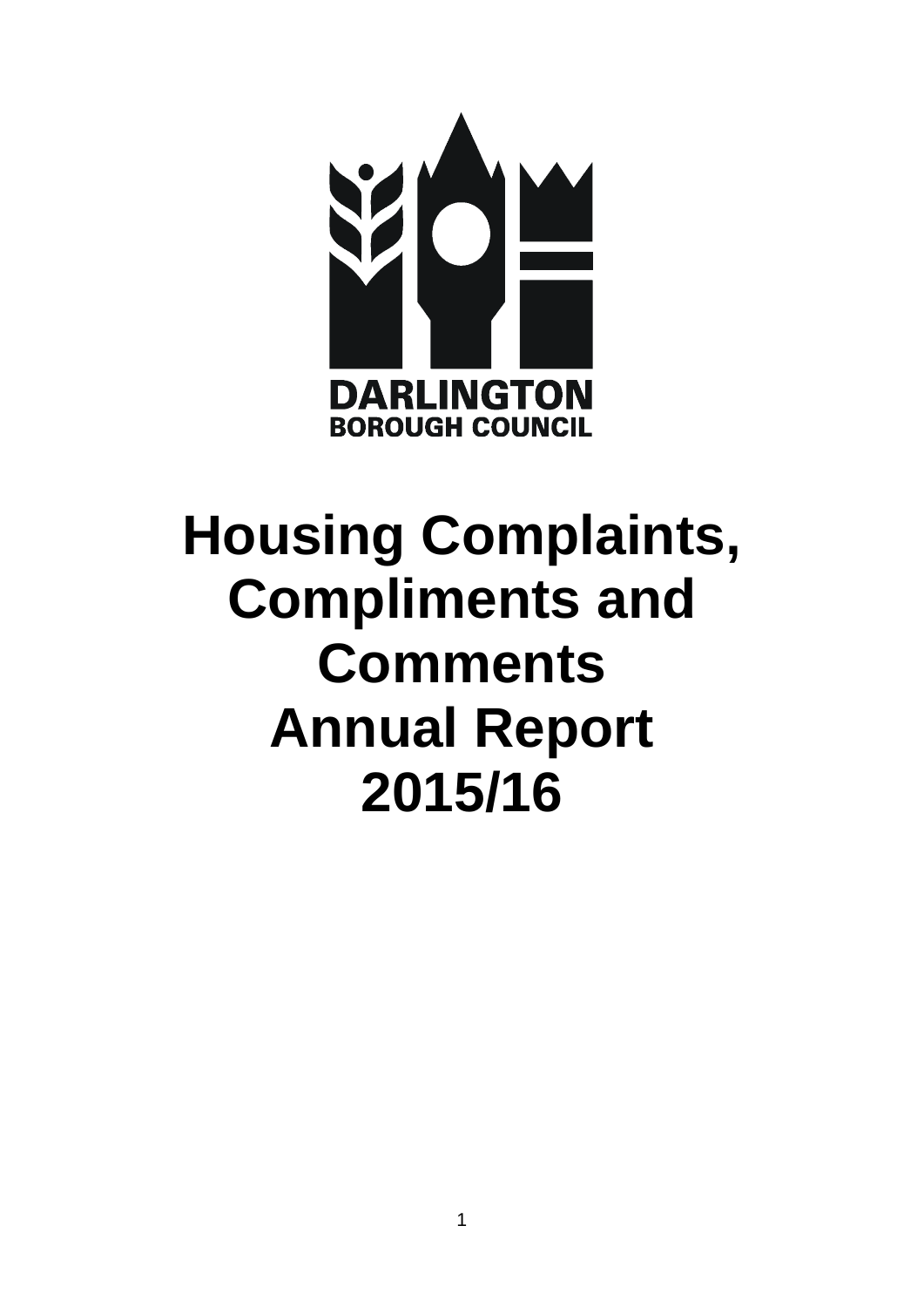# **Contents**

# Page

| Housing Complaints, Compliments and Comments Procedure  3 |  |
|-----------------------------------------------------------|--|
|                                                           |  |
|                                                           |  |
|                                                           |  |
| Performance against the Corporate Complaints, Compliments |  |
|                                                           |  |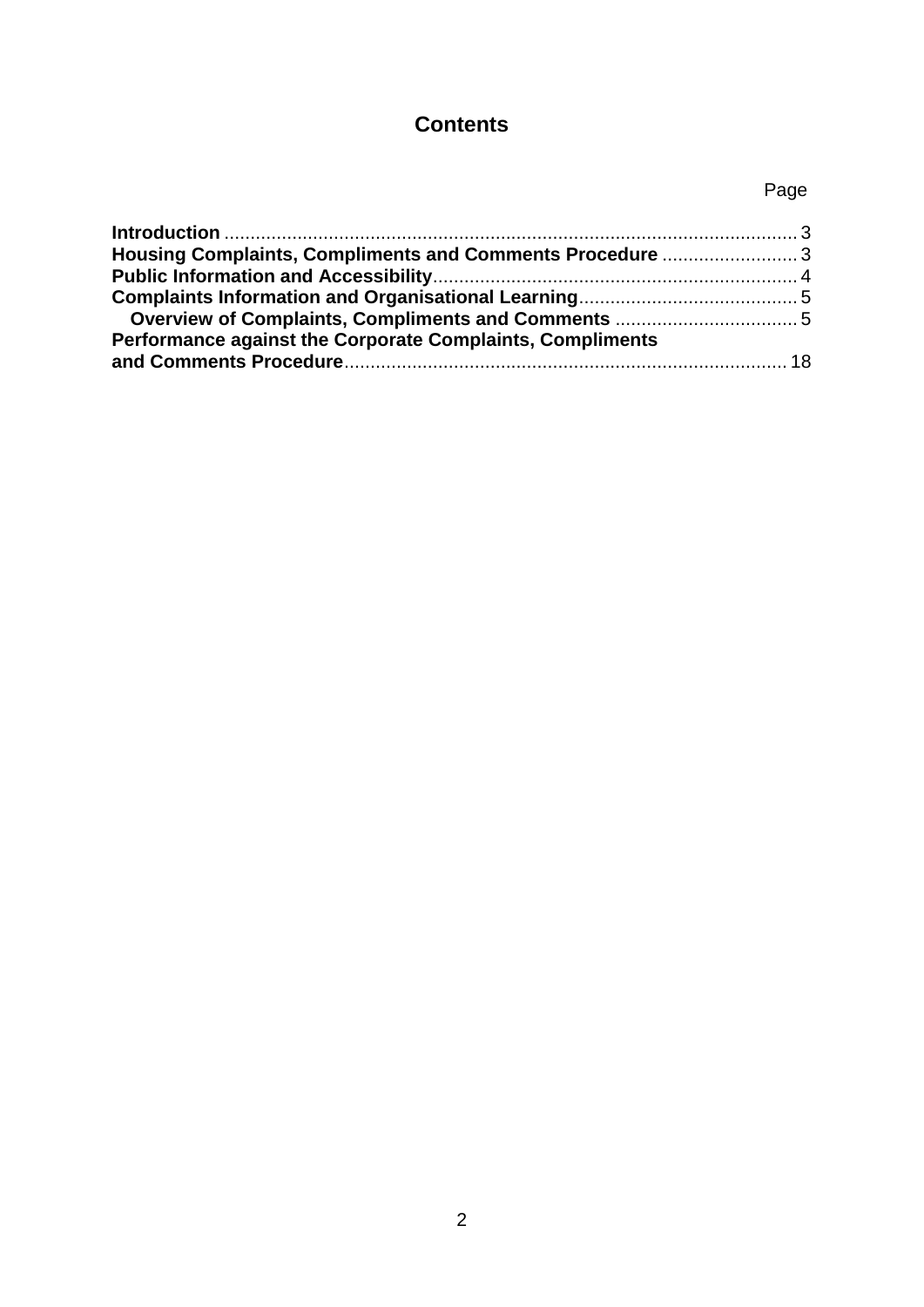# <span id="page-2-0"></span>**Introduction**

This report provides an analysis of the complaints, compliments and comments received by the Council during 2015/16 under the Housing Complaints, Compliments and Comments Procedure (the procedure). The purpose of the report is to identify topics and trends in relation to complaints; identify areas of organisational learning that have taken place over the past year as a result of the complaints received and make further recommendations based on trend data to improve services. The report also highlights any areas of good practice and seeks to identify topics and trends in relation to comments made by members of the public so that the Council can take action where appropriate to improve services.

In addition to the statistical information presented in this report it is important to recognise the work of the Complaints and Information Governance (CIG) Team that underpins this in terms of promoting an organisational culture in which complaints are recognised, accepted, owned and resolved as efficiently and as close to the point of service delivery as possible. This also enables the Council to collect accurate information on complaints in order to identify topics and trends and improve services accordingly.

# <span id="page-2-1"></span>**Housing Complaints, Compliments and Comments Procedure**

The procedure sets out how the Council will deal with complaints, compliments and comments received about the Council as a social landlord (as well as in respect of its ownership and management of leasehold housing).

The procedure has three stages. Stage 1 is a local resolution stage where we try to resolve those complaints that cannot be resolved immediately as part of our day to day business. Stage 1 complaints are dealt with locally, that is within the service being complained about. We aim to resolve the majority of complaints at Stage 1 of the procedure.

Stage 2 is a formal investigation stage where complaints will usually be investigated by the Complaints and Information Governance Manager or another officer independent of the service being complained about.

Stage 3 is a mandatory stage between the Council and the Housing Ombudsman. This is referred to as the 'designated person' or 'democratic filter'. The designated person or democratic filter can be an MP, a local Councillor or a recognised Tenant Panel. In Darlington we have a recognised Tenant Panel (from here onwards referred to as the Tenants' Complaints Panel).

Should a tenant remain dissatisfied with the Council's response to their complaint, they will be required to refer the matter to the 'designated person' or 'democratic filter'. The 'designated person' or 'democratic filter' may help resolve the complaint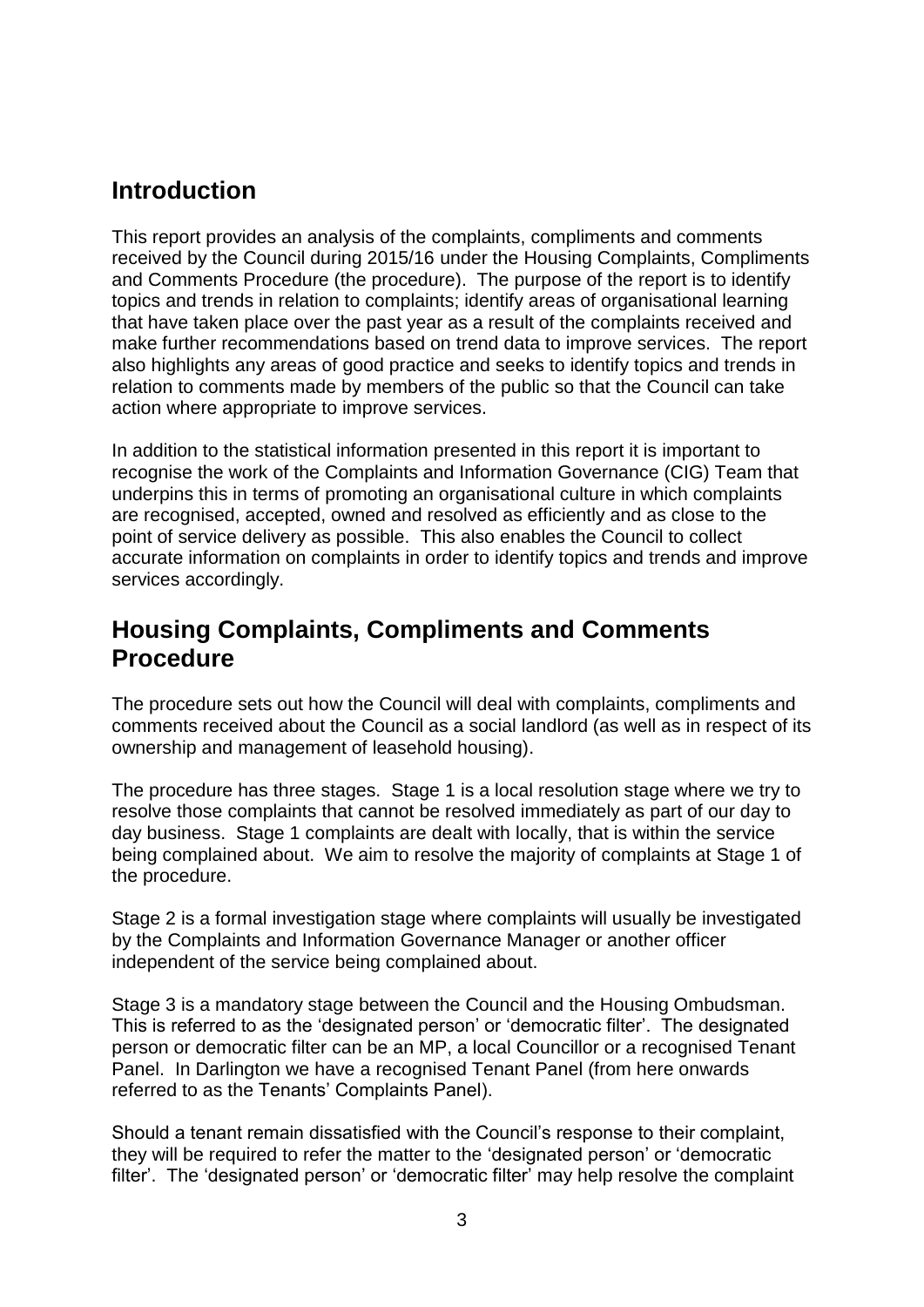directly, refer the complaint to the Housing Ombudsman or decide to do neither. If the 'designated person' or 'democratic filter' decides not to take any action the complainant will be entitled to refer the matter to the Housing Ombudsman directly. The complainant will also be able to approach the Housing Ombudsman directly in cases where eight weeks have elapsed since the Council's response to their complaint at Stage 2 of the procedure.

# <span id="page-3-0"></span>**Public Information and Accessibility**

We are committed to making sure that everyone has equal access to all our services. To help make sure the Council's complaints procedures are easily accessible we have produced two leaflets (one for children and young people and one for adults) covering all Council services to reflect the single point of access for complainants within the Council. The leaflets are available in all Council buildings. They have been written in line with the Plain English Campaign standards. The title is written in the most commonly used community languages and it contains details on how to access the information in other formats, for example, large print, audio and Braille.

Information is available on the Council's website which contains an electronic form people can use to make a complaint, pay someone a compliment or pass comment on Council services. People may make a complaint in any format they wish. This can be in writing, email, via the web, over the phone, in person or by any other reasonable means.

The Complaints and Information Governance Manager can arrange advocates and interpreters (including British Sign Language interpreters) where appropriate.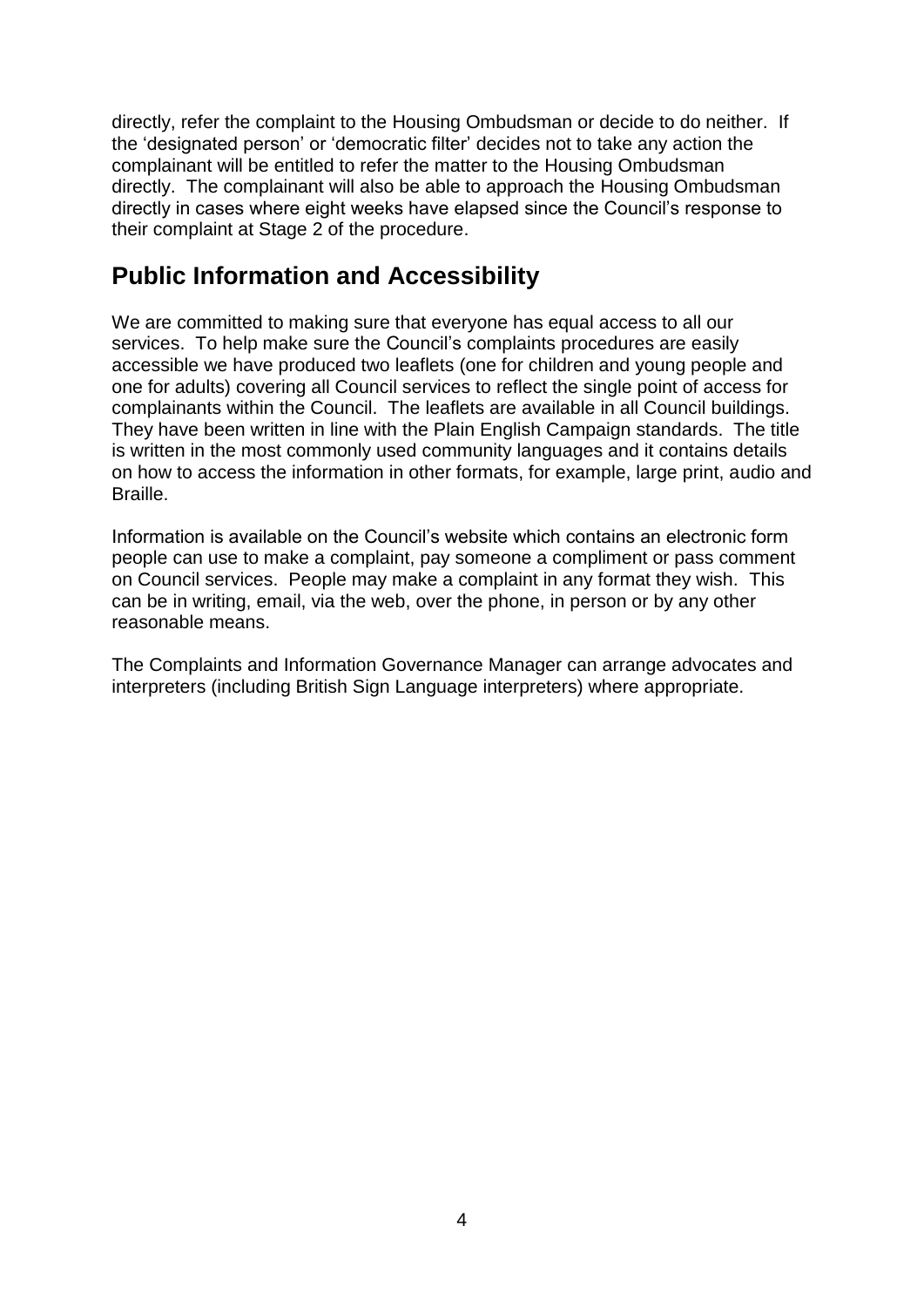# <span id="page-4-1"></span><span id="page-4-0"></span>**Complaints Information and Organisational Learning Overview of Complaints, Compliments and Comments**



### **Total Complaints, Compliments and Comments**

Between 1 April 2015 and 31 March 2016 the Council received a total of 94 complaints under the procedure compared to 106 in 2014/15. A total of 15 complaints were considered at Stage 2, compared to 13 in 2014/15. All 15 were initially dealt with at Stage 1. 0 complaints were considered at Stage 3, compared to 2 in 2014/15. The Council also received 31 compliments under the procedure compared to 47 in 2014/15 and 5 comments compared to 9 in 2014/15.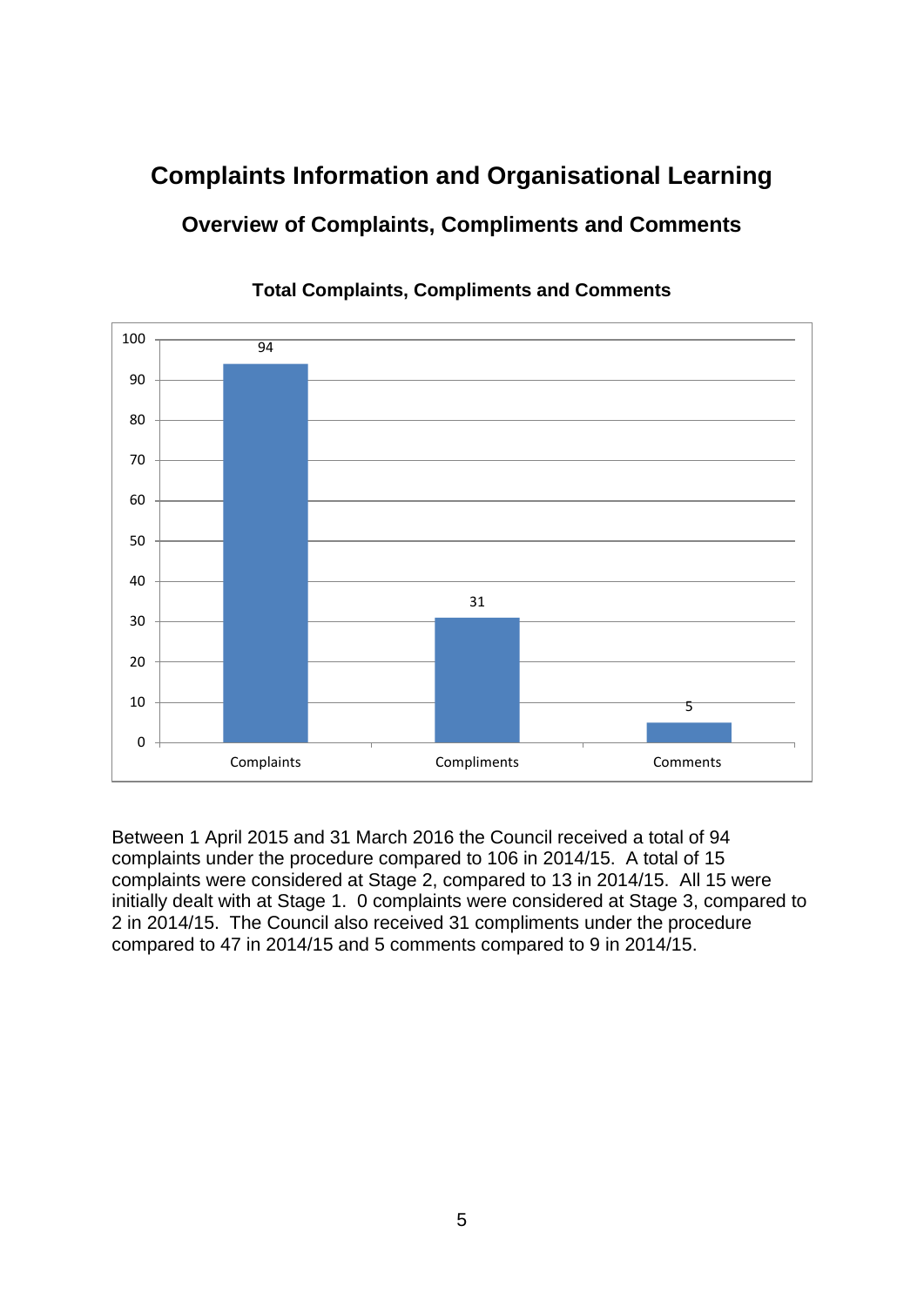

# **Complaints by Service**

Housing received 61 complaints, compared to 58 in 2014/15.

Building Services received 28 complaints, compared to 43 in 2014/15.

Environmental Services received 4 complaints, compared to 5 in 2014/15.

Finance Adults/Housing received 1 complaint, compared to 0 in 2014/15.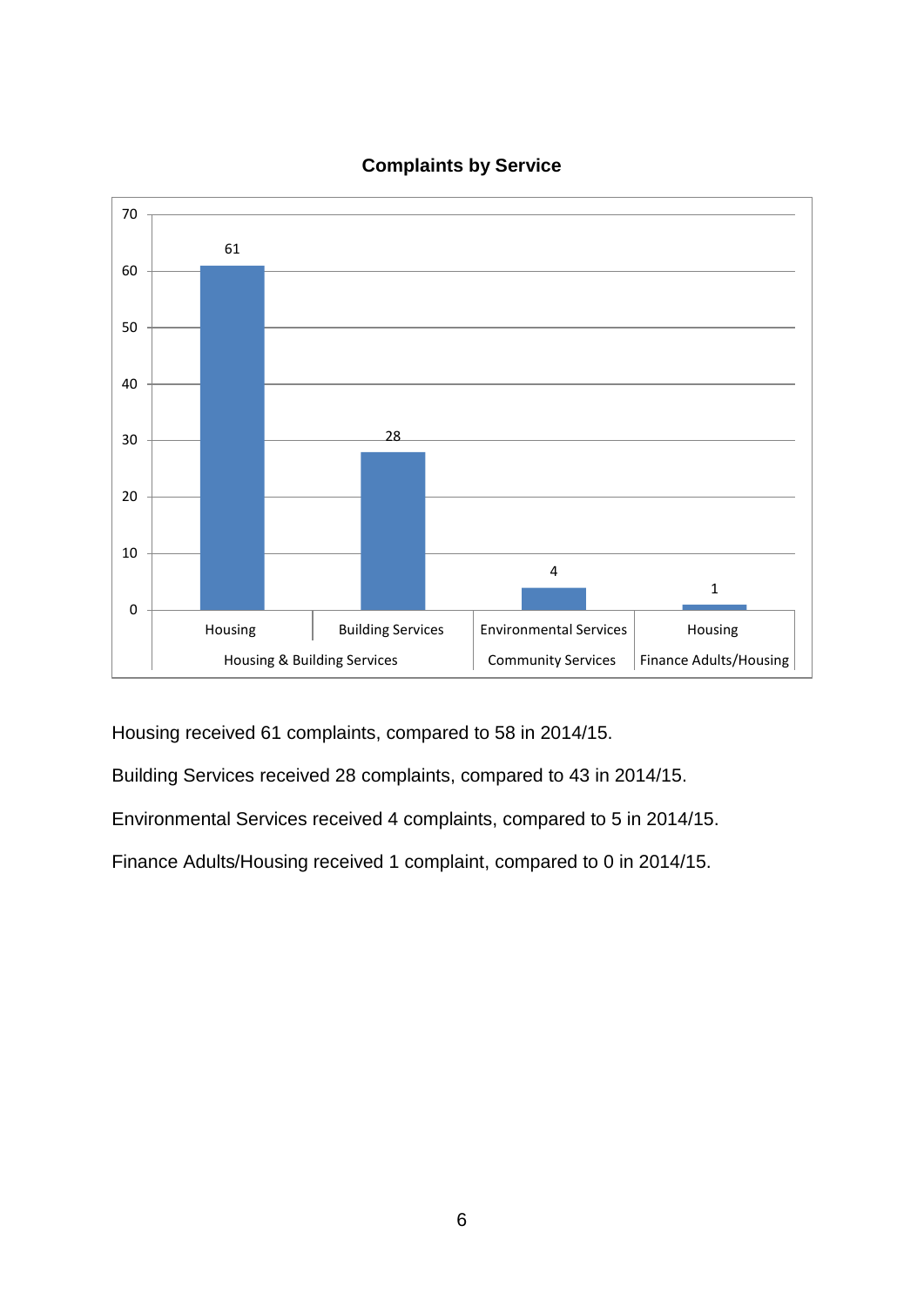

#### **Complaints by Team – Housing Services**

Delays in undertaking and the quality of repair work remained the most commonly complained about issues.



# **Complaints by Team – Building Services**

Delays in undertaking and the quality of repair work remained the most commonly complained about issues.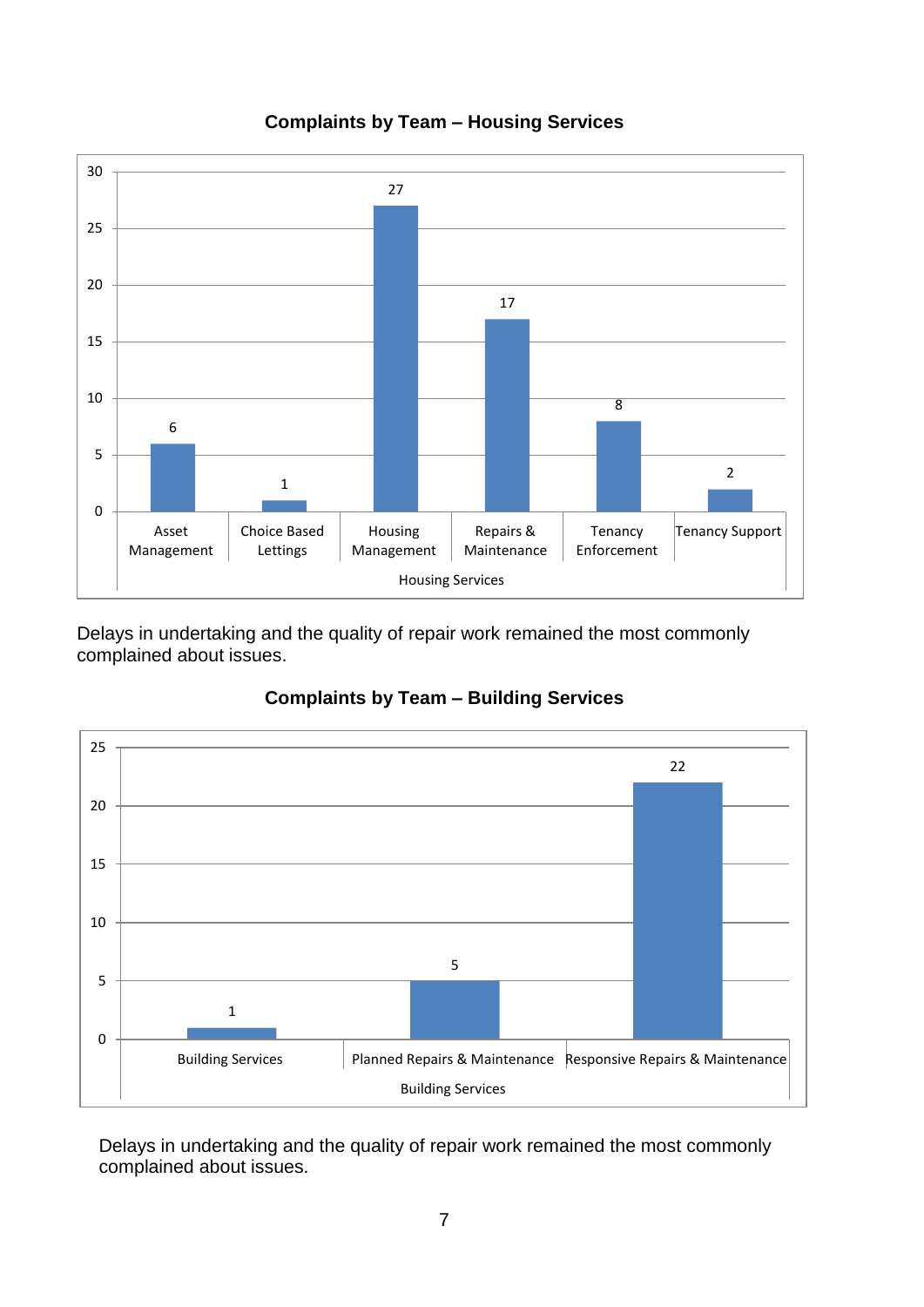

#### **Complaints by Team - Environmental Services**

There were no discernable themes in the complaints received for Environmental Services.

# **Complaints by Team – Finance Adults/Housing**

1 complaint was for Housing.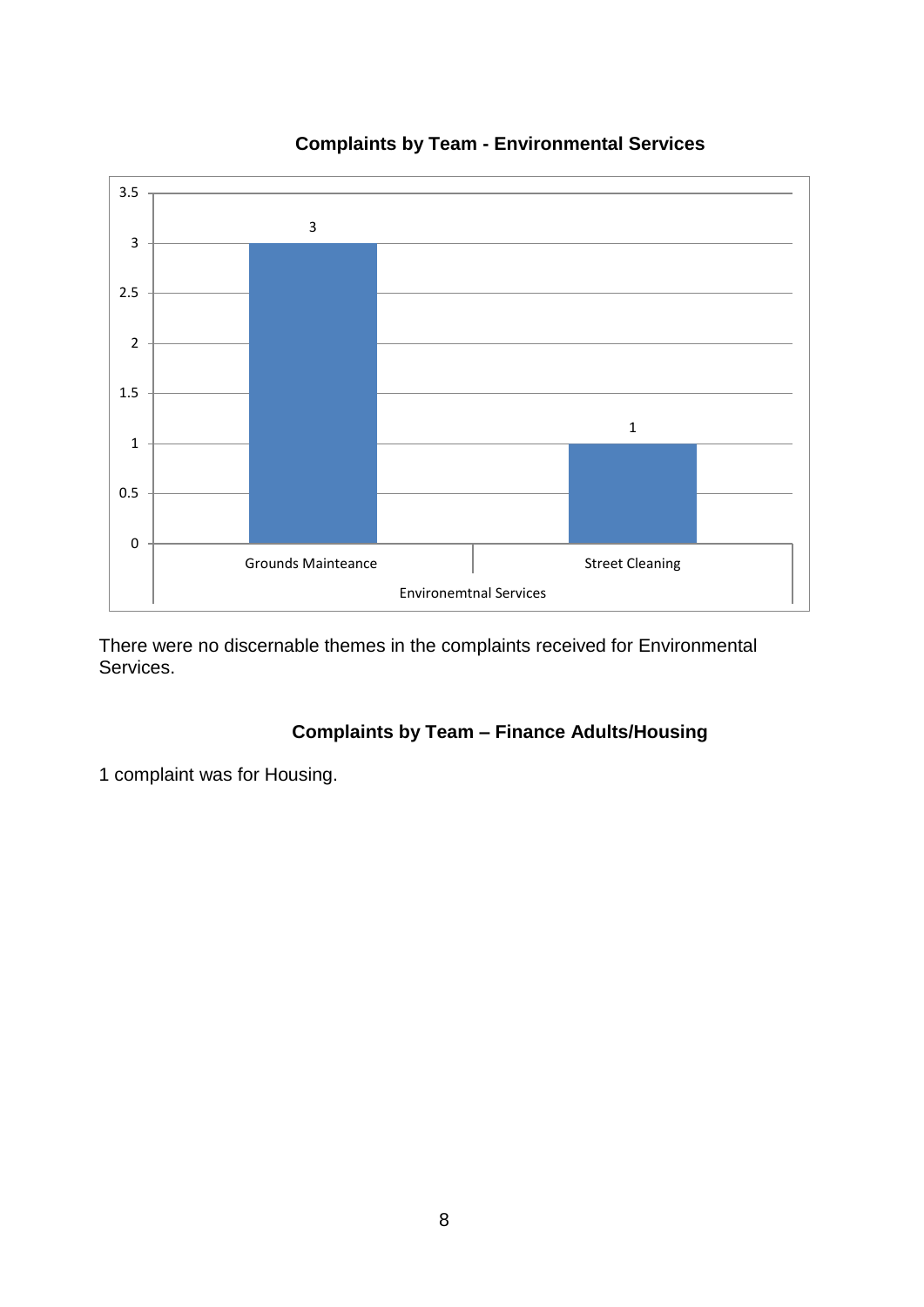



Compliments were primarily for the level of service provided and the friendly and helpful attitude of staff.



# **Compliments by Team – Housing Services**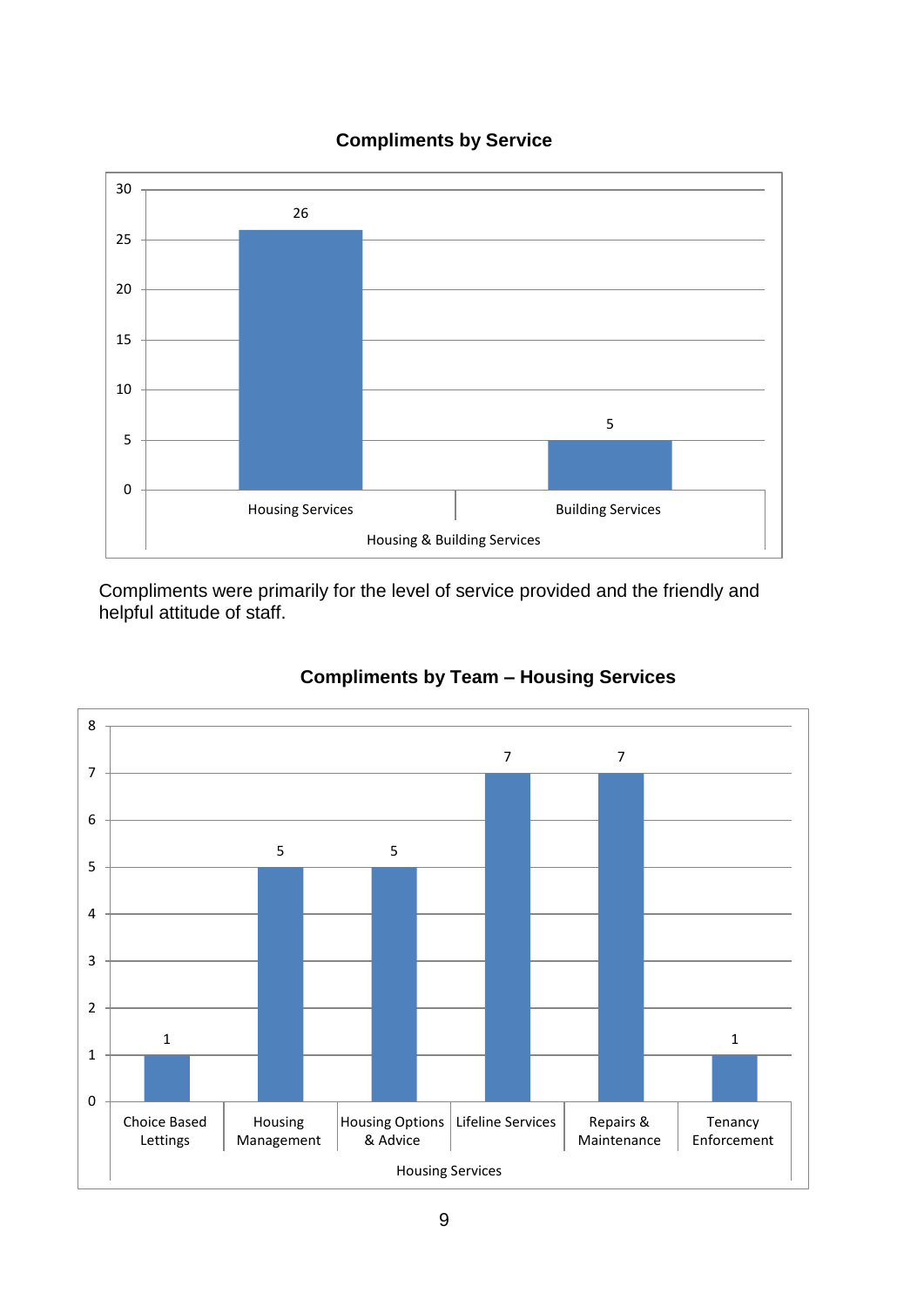

#### **Compliments by Team – Building Services**

# **Comments by Service**



There were no discernable themes in the comments received for Housing & Building Services.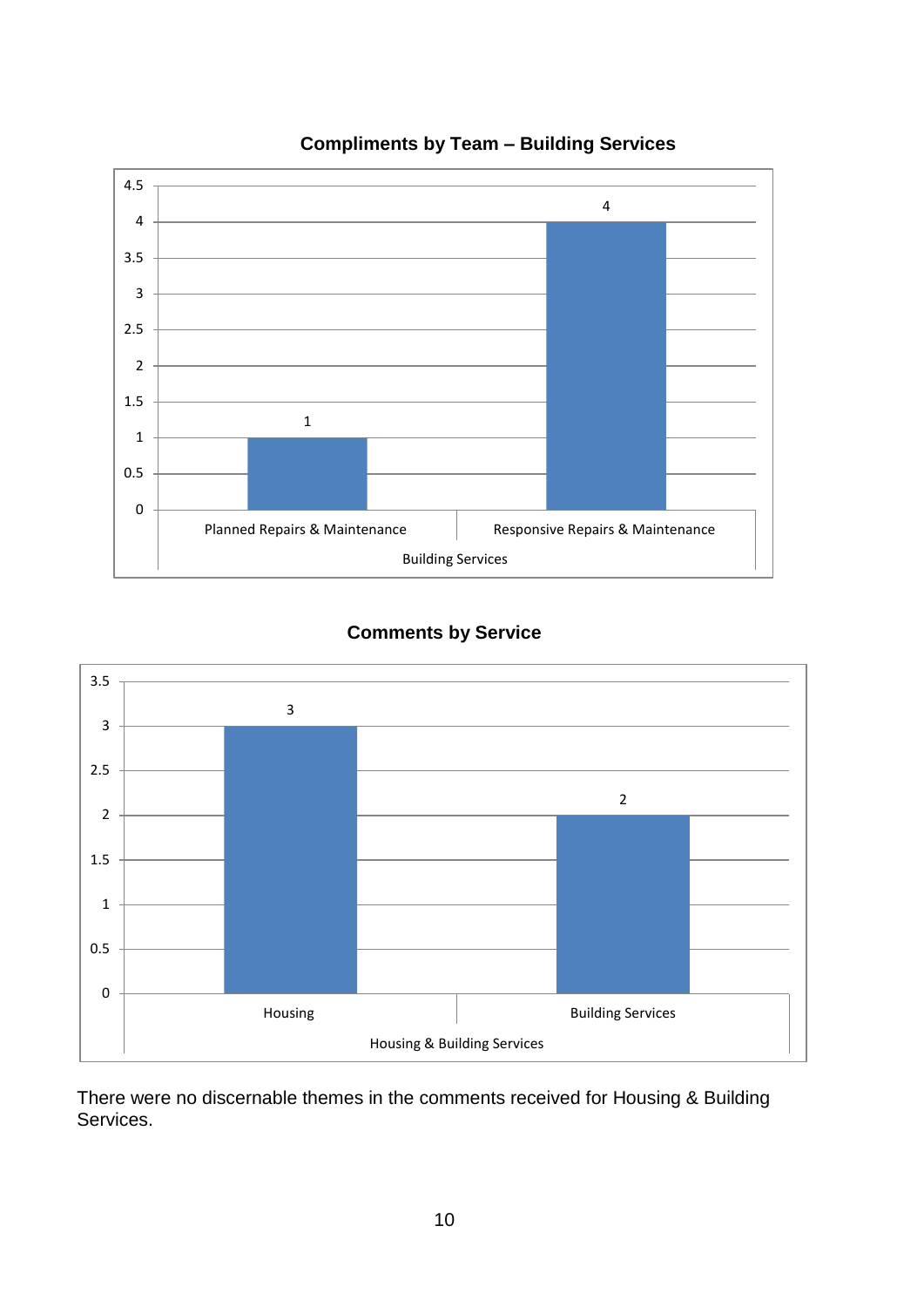# **Comments by Team – Housing Services**

The 3 comments received were for Asset Management.

# **Comments by Team - Building Services**

The 2 comments received were for Responsive Repairs & Maintenance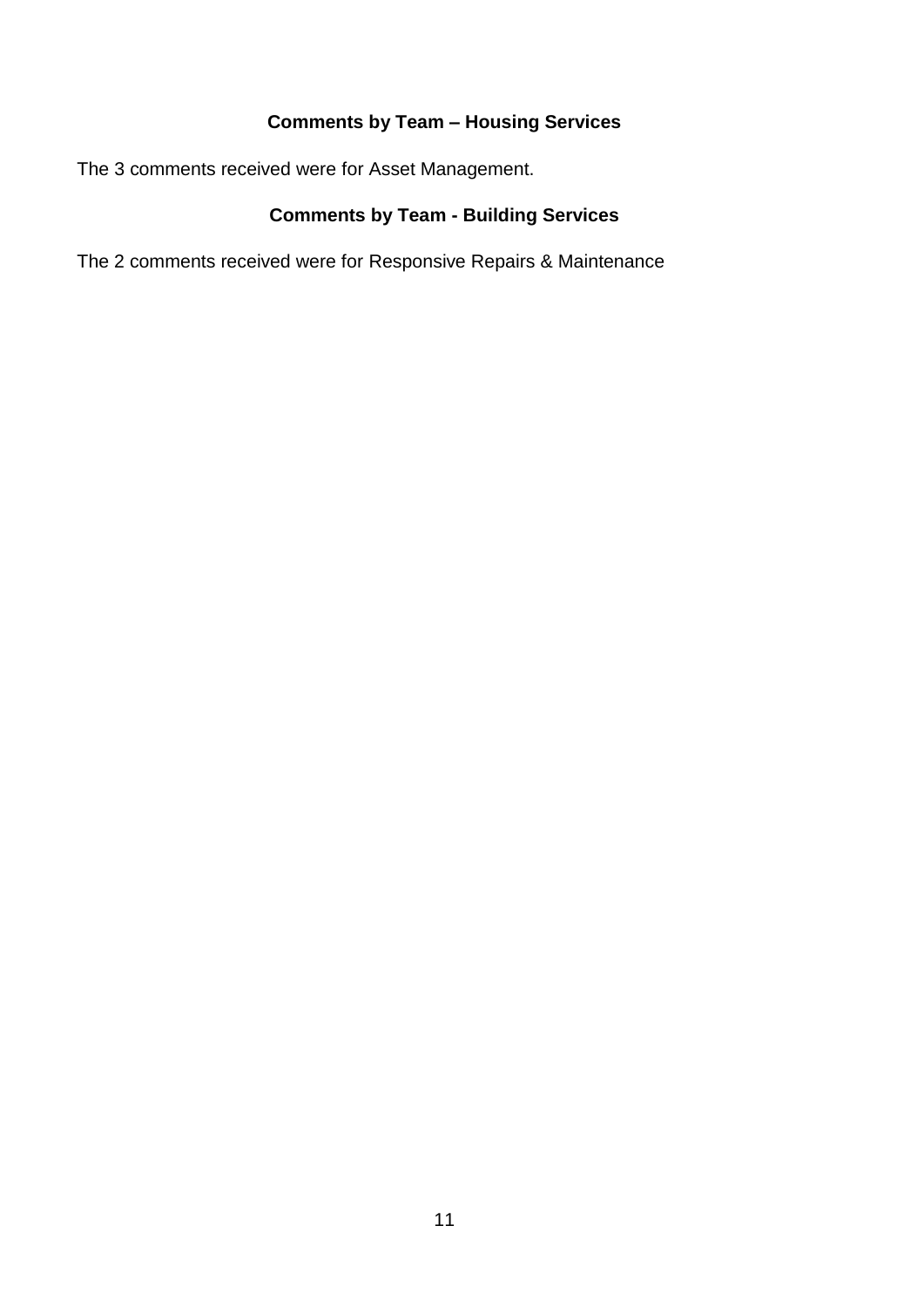# **Complaints by Stage**

The below graph shows the number of complaints received at each stage of the procedure during 2015/16.

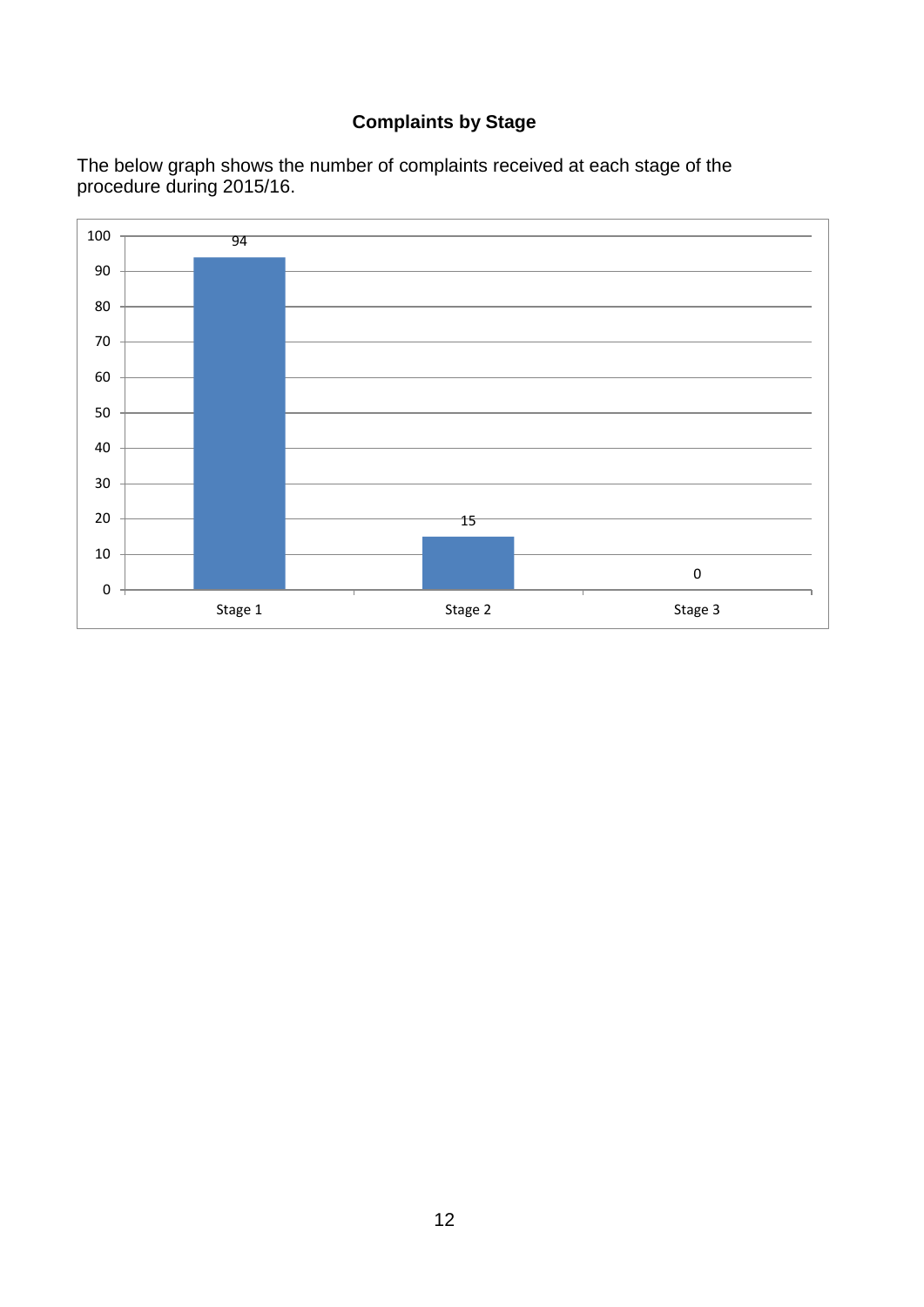#### **Complaints by Outcome**

The below tables show the decisions reached on complaints during 2015/16. Some of the complaints determined during 2015/16 were received during 2014/15, hence them being logged against former departments.

#### **Stage 1**

| <b>Service Area/Team</b>                                           | <b>Closed With</b><br><b>No Response</b> | <b>Escalated to</b><br>Stage 2 (No S1<br>Response) | Inconclusive | <b>Not Upheld</b> | <b>Partially Upheld</b> | Upheld   | Withdrawn | <b>Total</b> |
|--------------------------------------------------------------------|------------------------------------------|----------------------------------------------------|--------------|-------------------|-------------------------|----------|-----------|--------------|
| Neighbourhood Services & Resources                                 |                                          | $\Omega$                                           | $\Omega$     | 0                 | $\Omega$                | $\Omega$ | $\Omega$  |              |
| <b>Community Services</b>                                          |                                          |                                                    |              | ሰ                 |                         |          | ∩         | ∩            |
| <b>Environmental Services</b>                                      |                                          |                                                    |              |                   |                         |          |           |              |
| Grounds Maintenance                                                |                                          |                                                    |              |                   |                         |          |           |              |
| <b>Total for Grounds Maintenance</b>                               |                                          |                                                    |              |                   |                         |          |           |              |
| <b>Street Cleaning</b>                                             |                                          |                                                    |              |                   |                         |          |           |              |
| <b>Total for Street Cleaning</b>                                   |                                          |                                                    |              |                   |                         |          |           |              |
| <b>Total for Environmental Services</b>                            |                                          |                                                    | Ω            |                   |                         |          |           |              |
| <b>Total for Community Services</b>                                |                                          |                                                    | n            | 2                 |                         |          |           | 5            |
| Finance & Human Resource<br>Management                             | $\Omega$                                 | $\Omega$                                           | $\Omega$     | $\Omega$          | $\Omega$                | $\Omega$ | $\Omega$  | $\Omega$     |
| Finance Adults/Housing                                             |                                          |                                                    | ი            | 0                 | 0                       | 0        | 0         |              |
| Housing                                                            |                                          |                                                    |              | 0                 |                         | O        | 0         |              |
| <b>Total for Housing</b>                                           |                                          |                                                    |              |                   |                         |          |           |              |
| <b>Total for Finance Adults/Housing</b>                            |                                          |                                                    |              |                   |                         |          |           |              |
| <b>Total for Finance &amp; Human Resource</b><br><b>Management</b> | Ω                                        |                                                    |              | Λ                 |                         |          |           |              |
| Housing & Building Services                                        |                                          |                                                    | O            | 0                 | 0                       | U        | $\Omega$  |              |
| <b>Building Services</b>                                           |                                          |                                                    |              | ∩                 | $\Omega$                |          | $\Omega$  |              |
| Planned Repairs & Maintenance                                      |                                          |                                                    |              |                   | O                       |          | 0         |              |
| <b>Total for Planned Repairs &amp;</b><br><b>Maintenance</b>       |                                          | Ω                                                  | 0            | 2                 | n                       |          |           | 5            |
| Responsive Repairs &<br>Maintenance                                |                                          | <sup>0</sup>                                       | $\Omega$     | 5                 | 3                       | 14       | $\Omega$  | 22           |
| <b>Total for Responsive Repairs &amp;</b>                          | n                                        | 0                                                  | 0            | 5                 | 3                       | 14       | 0         | 22           |
| <b>Maintenance</b>                                                 |                                          |                                                    |              |                   |                         |          |           |              |
| <b>Total for Building Services</b>                                 |                                          |                                                    |              |                   |                         | 17       | n         | 27           |
| <b>Housing Services</b>                                            |                                          |                                                    |              |                   |                         |          |           | 0            |
| <b>Asset Management</b>                                            |                                          |                                                    |              |                   |                         |          | ∩         |              |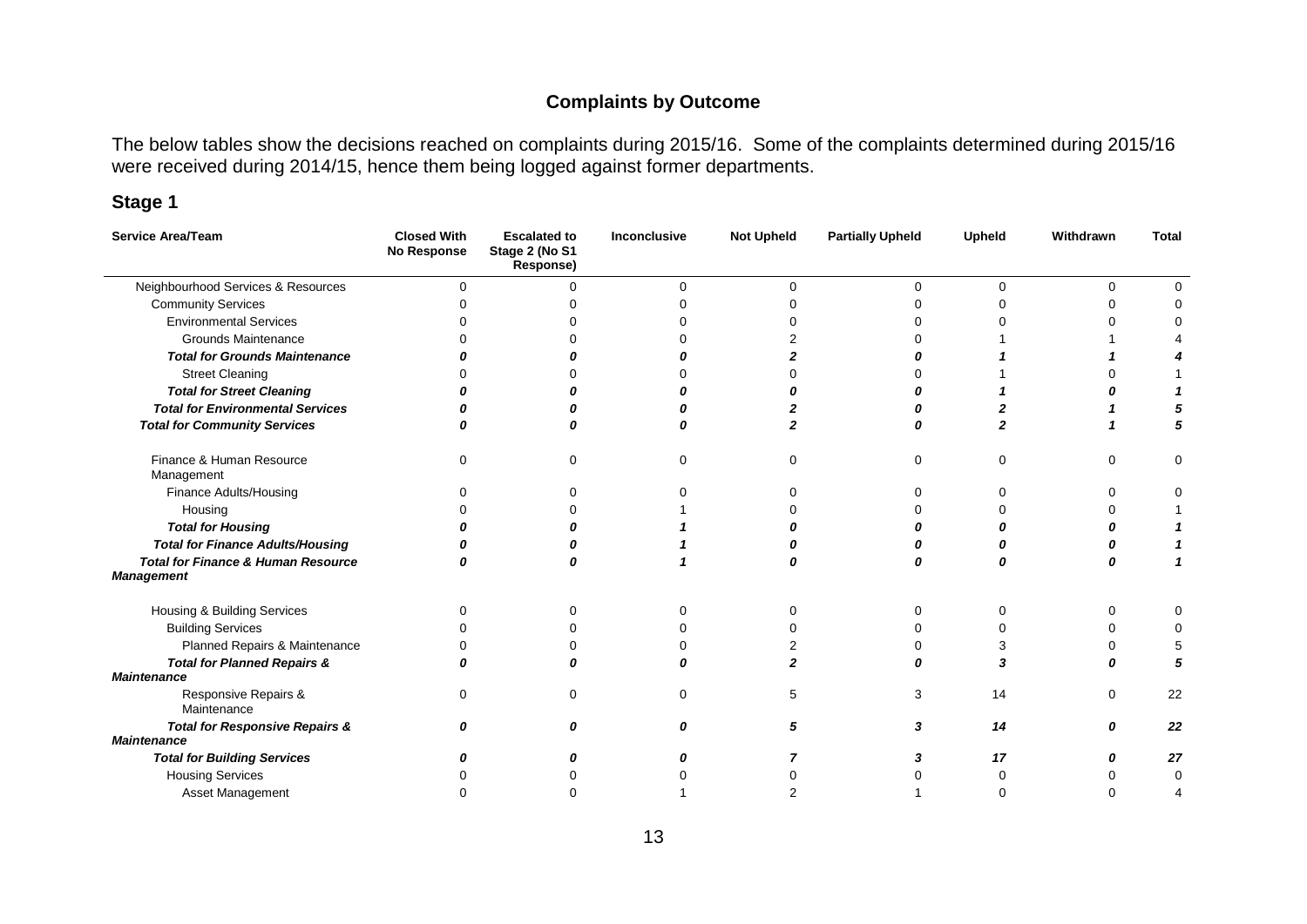| <b>Total for Asset Management</b>                                 |  |   |    |    |    |     |
|-------------------------------------------------------------------|--|---|----|----|----|-----|
| Choice Based Lettings                                             |  |   |    |    |    |     |
| <b>Total for Choice Based Lettings</b>                            |  |   |    |    |    |     |
| Housing Management                                                |  |   | 10 |    |    | 26  |
| <b>Total for Housing Management</b>                               |  |   | 10 |    |    | 26  |
| Repairs & Maintenance                                             |  |   |    |    |    | 17  |
| <b>Total for Repairs &amp; Maintenance</b>                        |  |   |    |    |    | 17  |
| <b>Tenancy Enforcement</b>                                        |  |   |    |    |    | 10  |
| <b>Total for Tenancy Enforcement</b>                              |  |   |    |    |    | 10  |
| <b>Tenancy Support</b>                                            |  |   |    |    |    |     |
| <b>Total for Tenancy Support</b>                                  |  |   |    |    |    |     |
| <b>Total for Housing Services</b>                                 |  |   | 18 |    | 16 | 61  |
| <b>Total for Housing &amp; Building Services</b>                  |  |   | 25 | 12 | 33 | 88  |
| <b>Total for Neighbourhood Services &amp;</b><br><b>Resources</b> |  | 9 | 27 | 12 | 35 | 94  |
| Place                                                             |  |   |    |    |    |     |
| Housing & Building Services                                       |  |   |    |    |    |     |
| <b>Building Services</b>                                          |  |   |    |    |    |     |
| Service and Repairs                                               |  |   |    |    |    |     |
| <b>Gas Fitter</b>                                                 |  |   |    |    |    |     |
| Gas Technician                                                    |  |   |    |    |    |     |
| <b>Total for Service and Repairs</b>                              |  |   |    |    |    |     |
| Site Supervisor                                                   |  |   |    |    |    |     |
| Plumber                                                           |  |   |    |    |    |     |
| <b>Total for Site Supervisor</b>                                  |  |   |    |    |    |     |
| <b>Total for Building Services</b>                                |  |   |    |    |    |     |
| <b>Total for Housing &amp; Building Services</b>                  |  |   |    |    |    |     |
| <b>Total for Place</b>                                            |  |   |    |    |    |     |
| <b>Total</b>                                                      |  |   | 27 | 12 | 35 | 100 |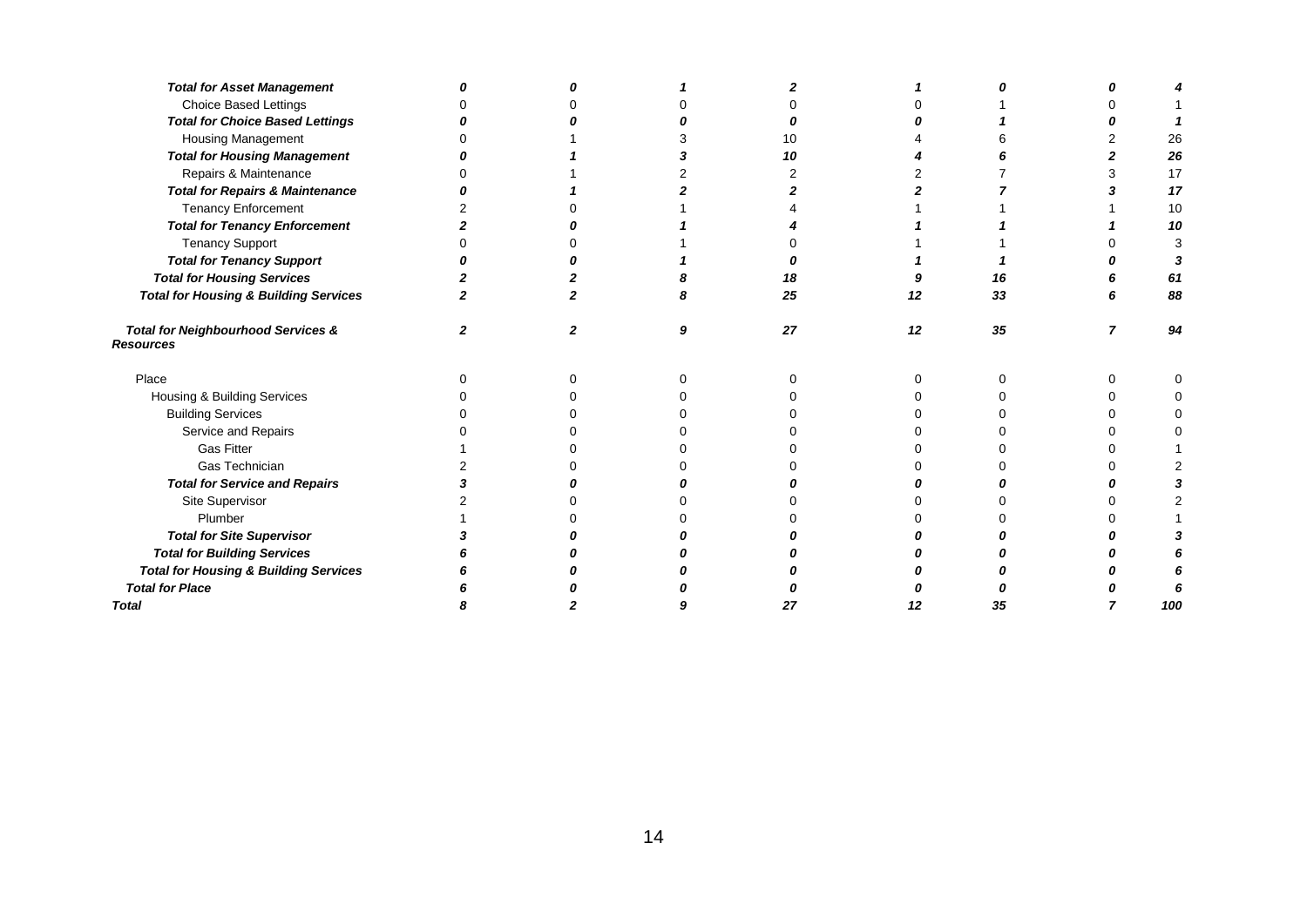# **Stage 2**

| <b>Service Area/Team</b>                                          | <b>Closed With</b><br><b>No Response</b> | <b>Escalated to</b><br>Stage 2 (No S1<br>Response) | <b>Inconclusive</b> | <b>Not Upheld</b> | <b>Partially Upheld</b> | <b>Upheld</b> | Withdrawn | <b>Total</b> |
|-------------------------------------------------------------------|------------------------------------------|----------------------------------------------------|---------------------|-------------------|-------------------------|---------------|-----------|--------------|
| Neighbourhood Services & Resources                                | 0                                        | ∩                                                  | $\Omega$            | $\Omega$          | U                       | $\Omega$      | $\Omega$  |              |
| <b>Community Services</b>                                         |                                          |                                                    |                     |                   |                         |               | n         |              |
| <b>Environmental Services</b>                                     |                                          |                                                    |                     |                   |                         |               | U         |              |
| Grounds Maintenance                                               |                                          |                                                    |                     |                   |                         |               |           |              |
| <b>Total for Grounds Maintenance</b>                              |                                          |                                                    |                     |                   |                         |               |           |              |
| <b>Total for Environmental Services</b>                           |                                          |                                                    |                     |                   |                         |               |           |              |
| <b>Total for Community Services</b>                               |                                          |                                                    |                     |                   |                         |               |           |              |
| Housing & Building Services                                       |                                          | ∩                                                  |                     | n                 |                         |               | 0         |              |
| <b>Building Services</b>                                          |                                          |                                                    |                     |                   |                         |               | 0         |              |
| Planned Repairs & Maintenance                                     |                                          |                                                    |                     |                   |                         |               |           |              |
| <b>Total for Planned Repairs &amp;</b>                            |                                          |                                                    |                     |                   |                         |               |           |              |
| <b>Maintenance</b>                                                |                                          |                                                    |                     |                   |                         |               |           |              |
| Responsive Repairs &<br>Maintenance                               |                                          |                                                    |                     | U                 |                         |               | $\Omega$  |              |
| <b>Total for Responsive Repairs &amp;</b>                         |                                          |                                                    |                     |                   |                         |               | n         |              |
| <b>Maintenance</b>                                                |                                          |                                                    |                     |                   |                         |               |           |              |
| <b>Total for Building Services</b>                                |                                          |                                                    |                     |                   |                         |               |           |              |
| <b>Housing Services</b>                                           |                                          |                                                    |                     |                   |                         |               | U         |              |
| Housing Management                                                |                                          |                                                    |                     |                   |                         |               |           |              |
| <b>Total for Housing Management</b>                               |                                          |                                                    |                     |                   |                         |               |           |              |
| Repairs & Maintenance                                             |                                          |                                                    |                     |                   |                         |               |           |              |
| <b>Total for Repairs &amp; Maintenance</b>                        |                                          |                                                    |                     |                   |                         |               |           |              |
| <b>Tenancy Enforcement</b>                                        |                                          |                                                    |                     |                   |                         |               |           |              |
| <b>Total for Tenancy Enforcement</b>                              |                                          |                                                    |                     |                   |                         |               |           |              |
| <b>Total for Housing Services</b>                                 |                                          |                                                    |                     |                   |                         |               |           | 13           |
| <b>Total for Housing &amp; Building Services</b>                  |                                          |                                                    |                     |                   |                         |               |           | 16           |
| <b>Total for Neighbourhood Services &amp;</b><br><b>Resources</b> |                                          |                                                    |                     |                   |                         |               |           | 18           |
| <b>Total</b>                                                      |                                          |                                                    |                     |                   |                         |               |           | 18           |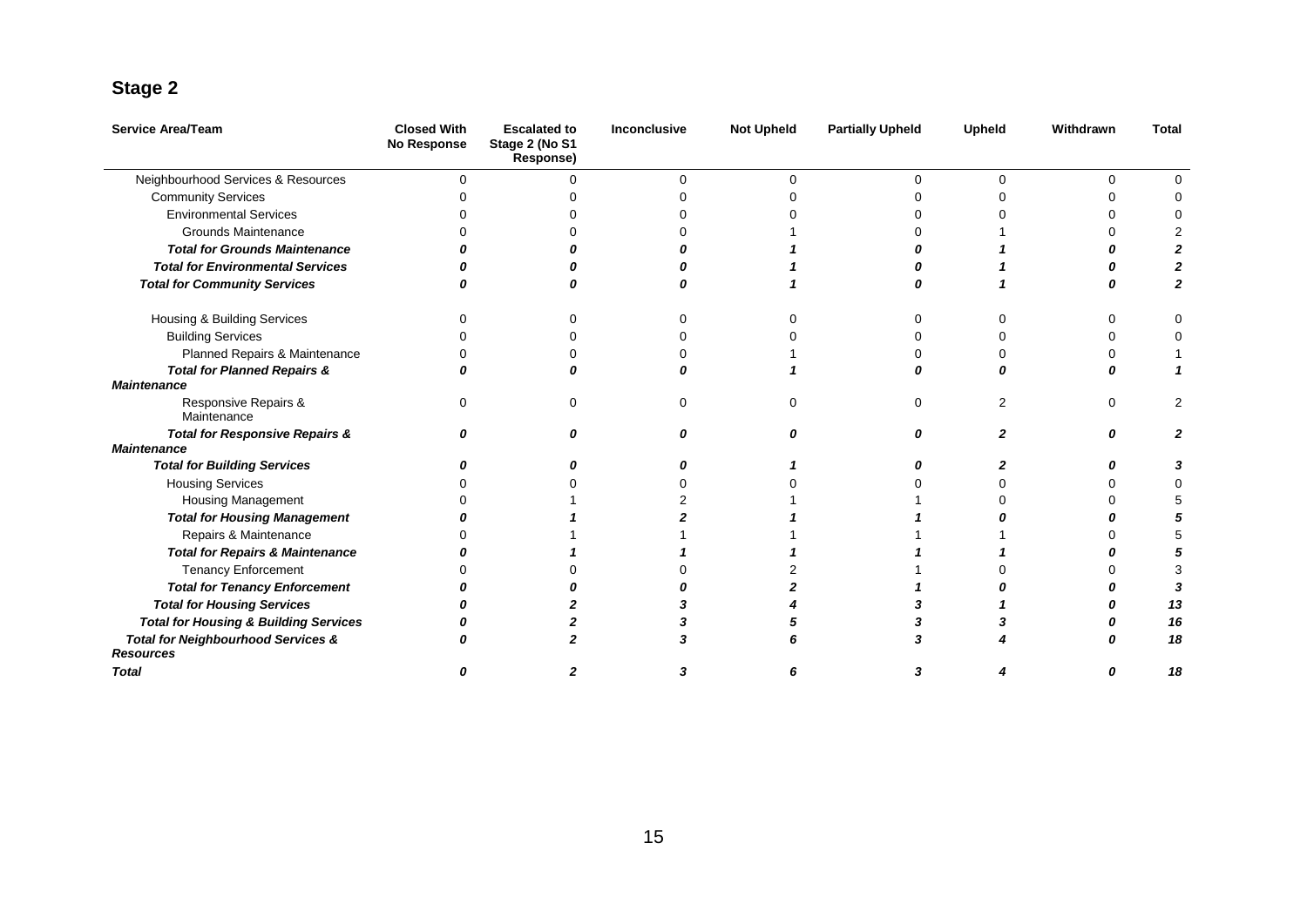#### **Stage 3**

The 'designated person' or 'democratic filter' determined 0 complaints during 2015/16.

#### **Housing Ombudsman**

The Housing Ombudsman determined one complaint during 2015/16. The complaint was partially upheld and related to the standard/level of repairs undertaken to a tenant's flat following a flood.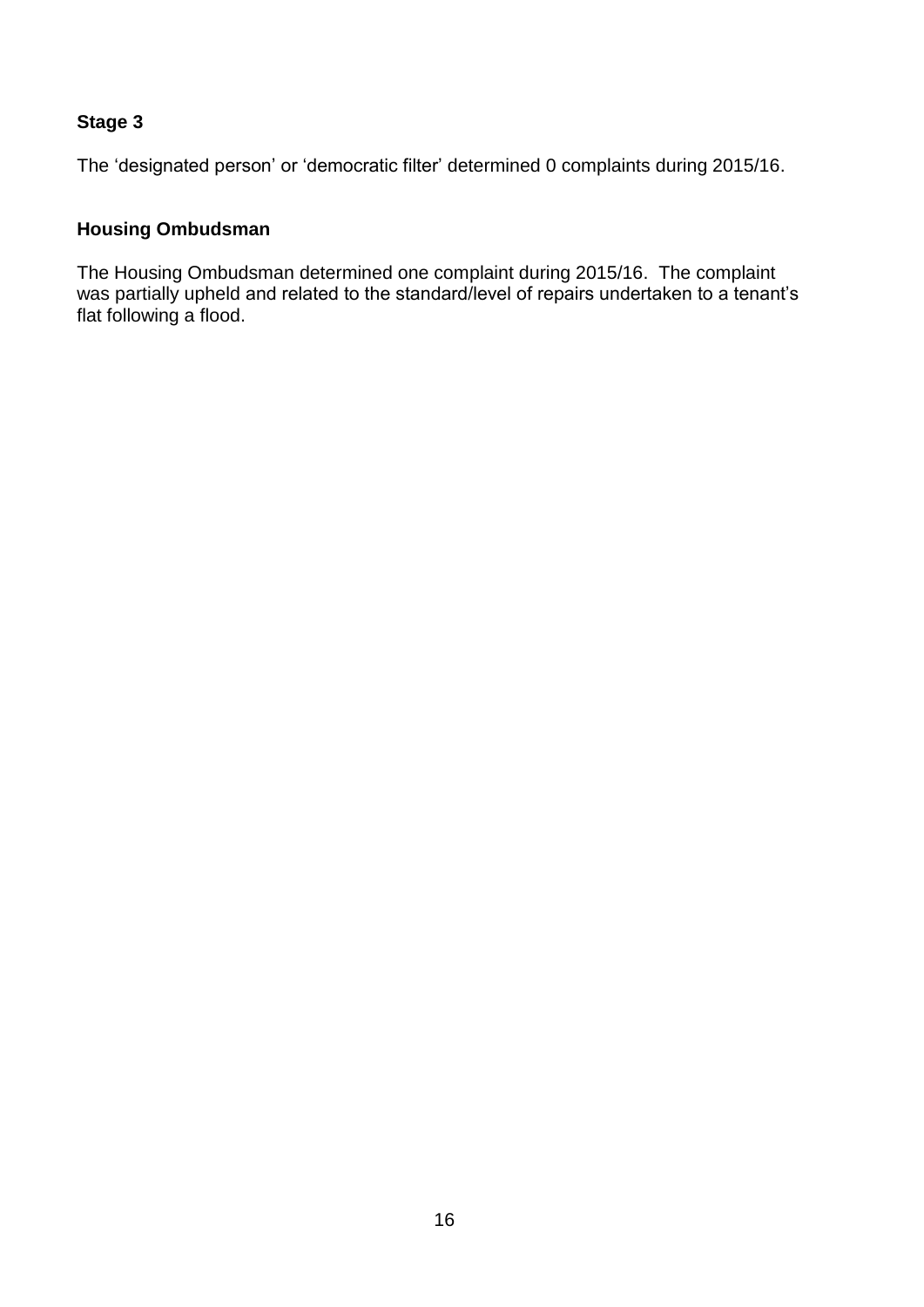### **Organisational Learning**

All resolution and organisational learning actions identified as a result of complaints are assigned to a responsible manager and progress against those actions is monitored by the Complaints Manager. In addition to those actions taken to resolve individual complaints, several service improvements were made following complaint investigations during 2015/16. Some examples of these are detailed below.

A section was added to the Council's Furnished Tenancies Procedure 2015 regarding ability to pay and what happens if tenants arrears are not managed.

The Council has introduced new procedures to ensure that operatives state within the job records whether a no access card has been provided and jobs recorded as no access will be reviewed to identify if works could have been completed in the absence of the tenant.

The Council agreed to clarifying what is meant by 'a reasonable offer of accommodation' to applicants who bid on major voids.

Officer's refreshed their knowledge of the proper procedure for dealing with anti-social behaviour complaints.

The Complaints Management database was updated to ensure that all Stage 2 complaints are automatically assigned to the Complaints Manager for investigation.

The Council agreed to ensure the issue of disability is properly considered when making decisions to grant/refuse permission for drive crossings due to the proximity of a tree.

#### **Further Recommendations**

As previously recommended, the timeliness of responding to complaints or agreeing an extension when it is not going to be possible to respond within timescale should be addressed with Housing and Building Services staff.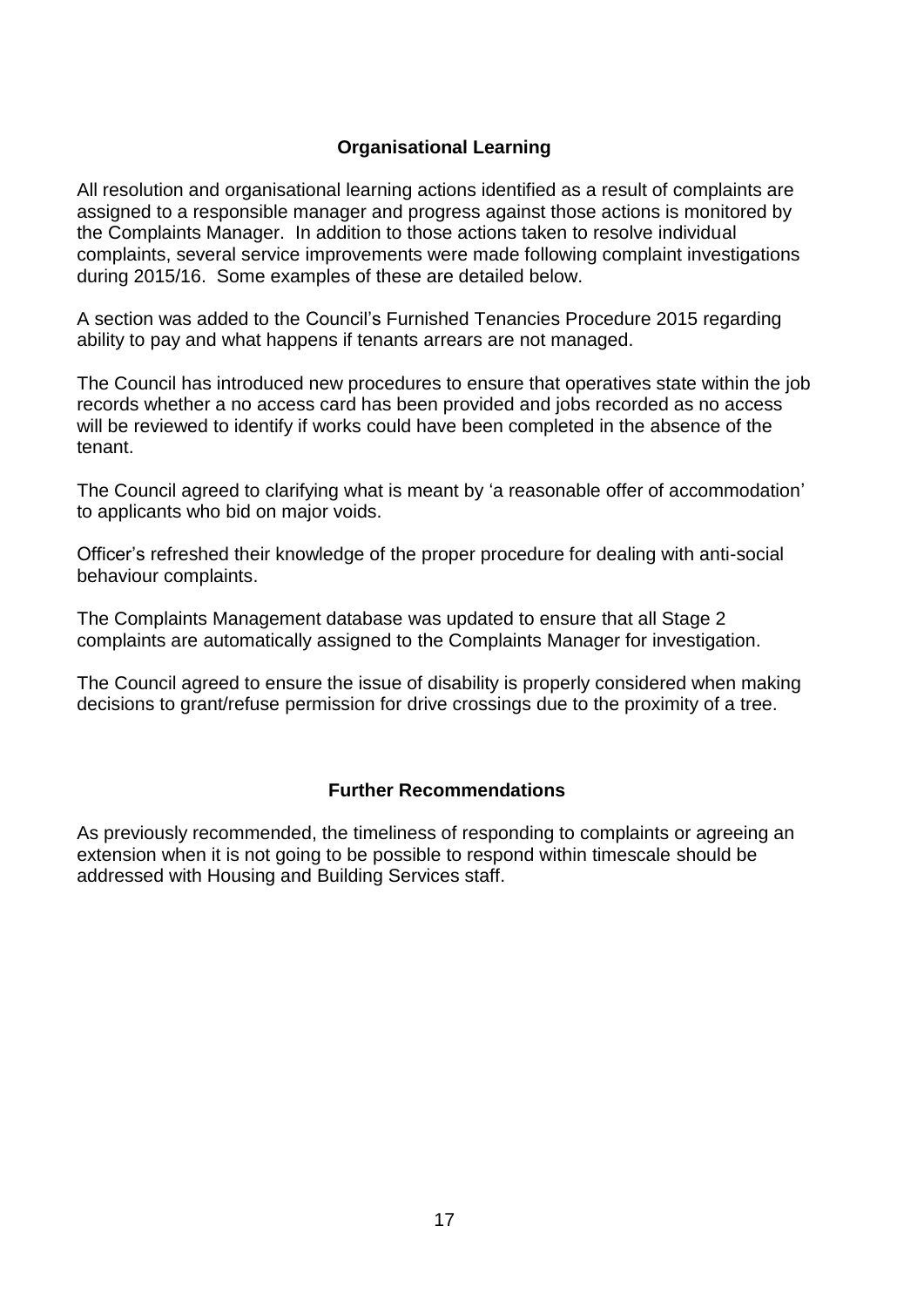# <span id="page-17-0"></span>**Performance against the Corporate Complaints, Compliments and Comments Procedure**

<span id="page-17-1"></span>The below graphs show performance in relation to those complaints acknowledged and responded to during 2015/16.

#### **Stage 1**



#### **Performance against Stage 1 acknowledgement target (3 working days)**

This is an increase from 93.65% in 2014/15.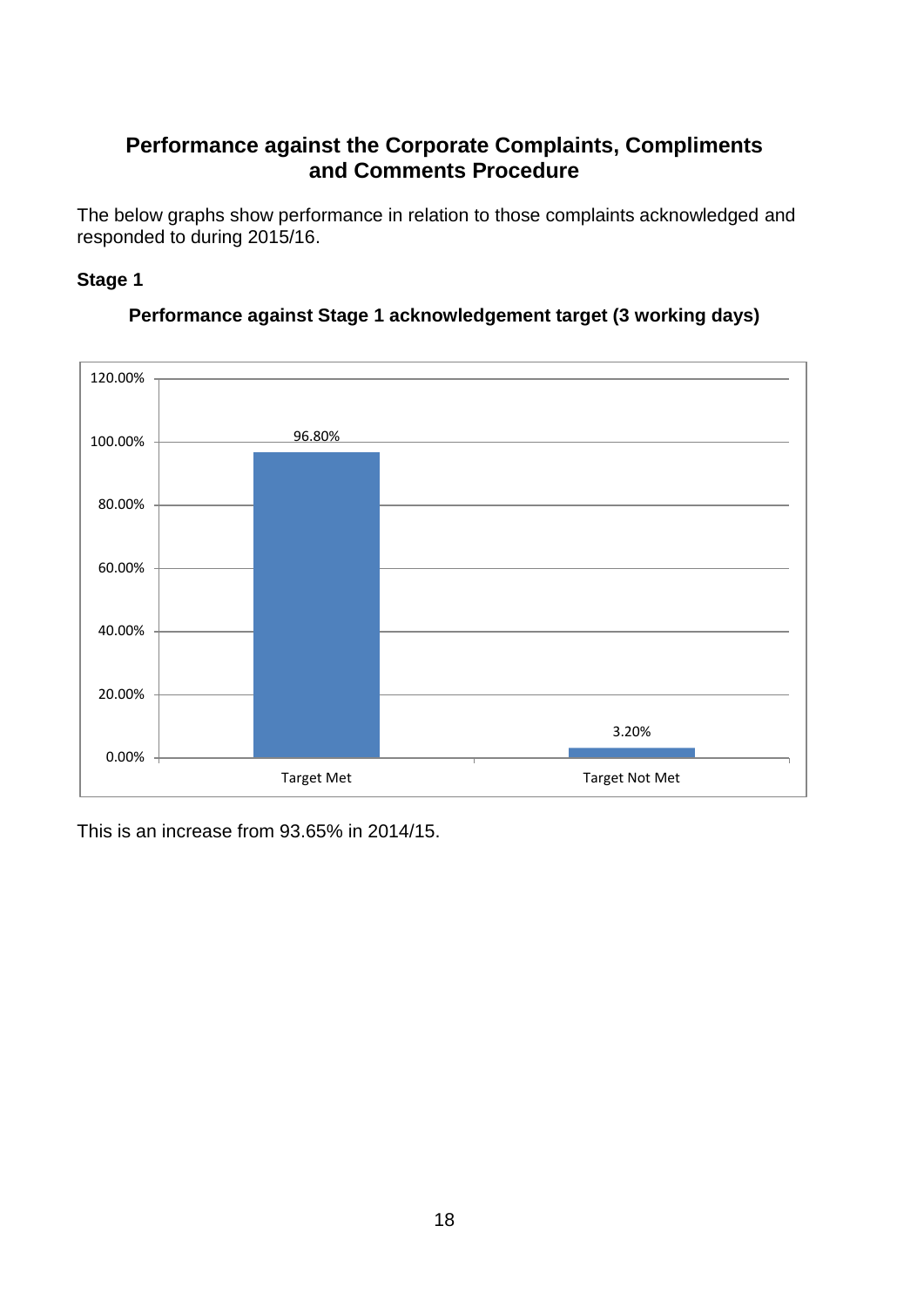

# **Performance against Stage 1 response target (25 working days)**

This is an increase from 57.30% in 2014/15. While it is important that officers work to the timescales it is recognised that this is not possible in all cases and that process should not necessarily come before successfully resolving the matter to the complainant's satisfaction. Where it is not going to be possible to meet the timescale, in accordance with the procedure, the responding officer should agree an extension with the complainant and maintain a dialogue throughout the course of the investigation.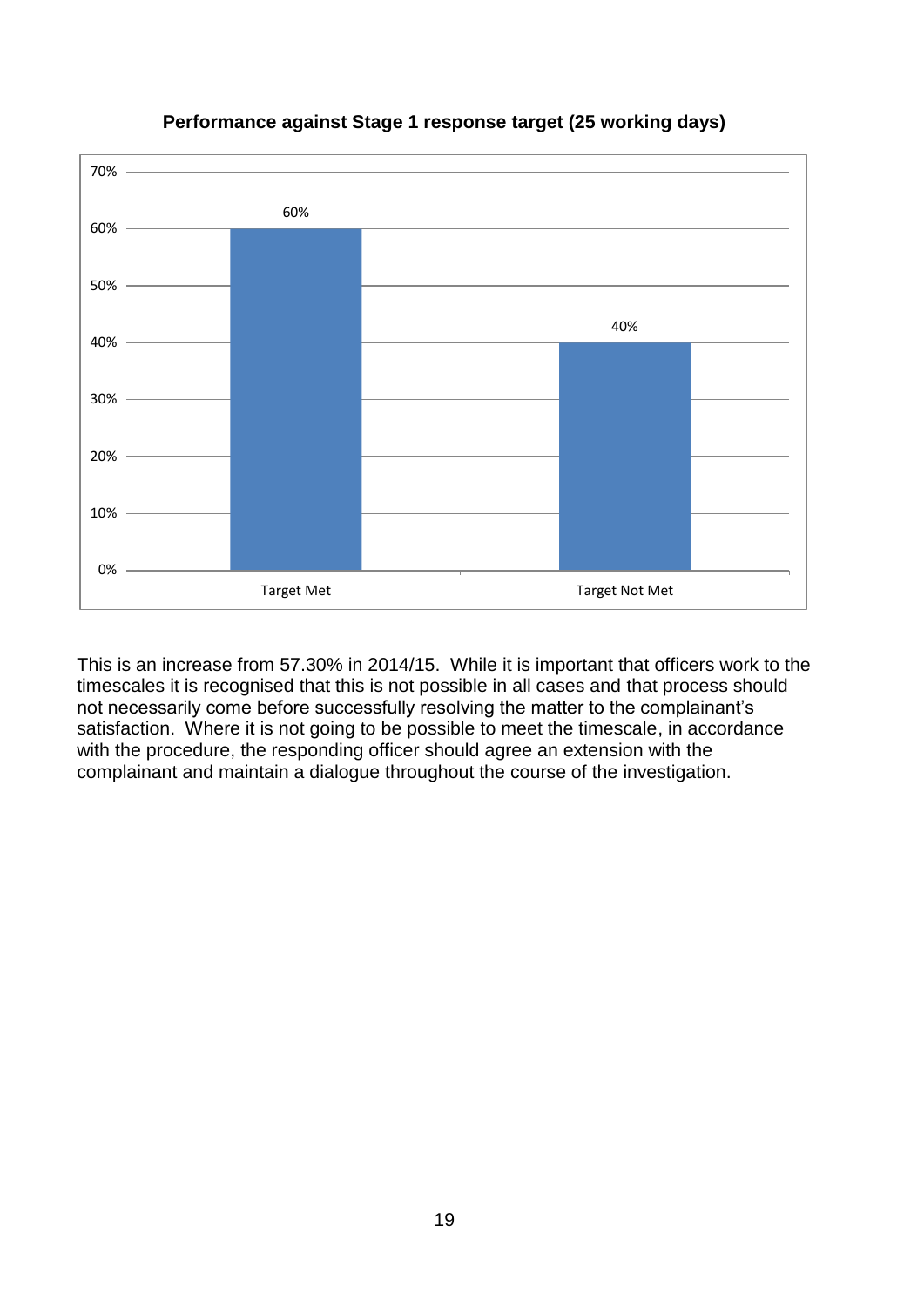# **Stage 2**



**Performance against Stage 2 acknowledgement target (3 working days)**

This is an increase from 92.90% in 2014/15.